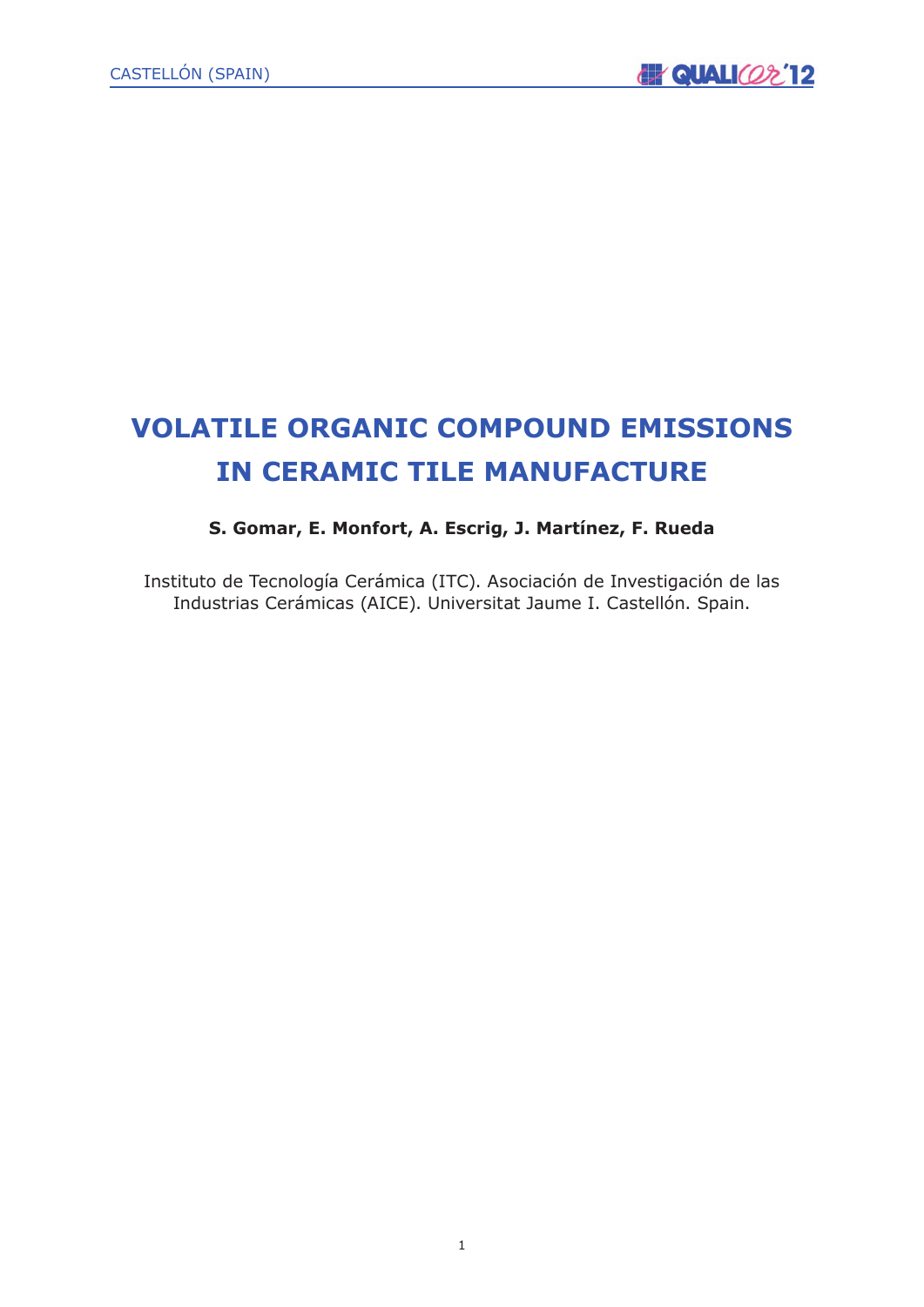#### **1. INTRODUCTION**

Volatile organic compounds (VOCs) are released when fuels such as petrol, timber, coal, or natural gas are burned. They are also released by solvents, paints, and other products used in industrial processes.

In the ceramic industry, the presence of organic matter is associated with the raw materials of the tile body and the different additives used in the decoration stage. In both cases, their presence varies widely: by way of example, the concentrations in the tile body range from 0.05 to 0.5% by weight. This organic matter leads to the presence of VOCs, mainly in emissions of flue gases from decoration lines and from firing kilns.

From a regulatory viewpoint, VOC emissions are not envisaged in the BREF document for ceramics. However, there are legislative initiatives in Spain as well as in other European countries for this parameter to be assigned an emission limit value of 50 mg/m $_0^3$ . On the other hand, this pollutant is included in the Pollutant Release and Transfer Register (PRTR), its notification being compulsory by the activities detailed in Regulation 166/2006, which include the ceramic industry.

The main reason for the present study is to ascertain the situation of the Spanish ceramic sector with regard to VOC emissions. The study has focused, in a first phase, on characterising the emissions from the decoration and firing stages of large-sized porcelain tile, differentiating between: glazed and unglazed tiles, and decoration by rotogravure or inkjet printing.

# **2. METHODOLOGY**

The VOCs were determined by means of continuous measurement equipment that uses the flame ionisation detection (FID) technique. The methodology followed is based on the UNE EN 12619 and UNE EN 13526 standards. The results have been expressed as total carbon (COT) in milligrams per cubic metre under normal temperature and pressure conditions, and dry gas corrected at a reference percentage of  $18\%$  O<sub>2</sub> (mg/m<sub>0</sub><sup>3</sup>).

#### **3. RESULTS**

The first of the studied sources corresponded to the decoration stage. The VOC emissions were only determined when the emissions were channelled, as in the case of inkjet decoration. In all cases the results were below 5 mg/m $_0^3$ .

The results corresponding to the emissions of the porcelain tile firing stage are summarised in Table 1.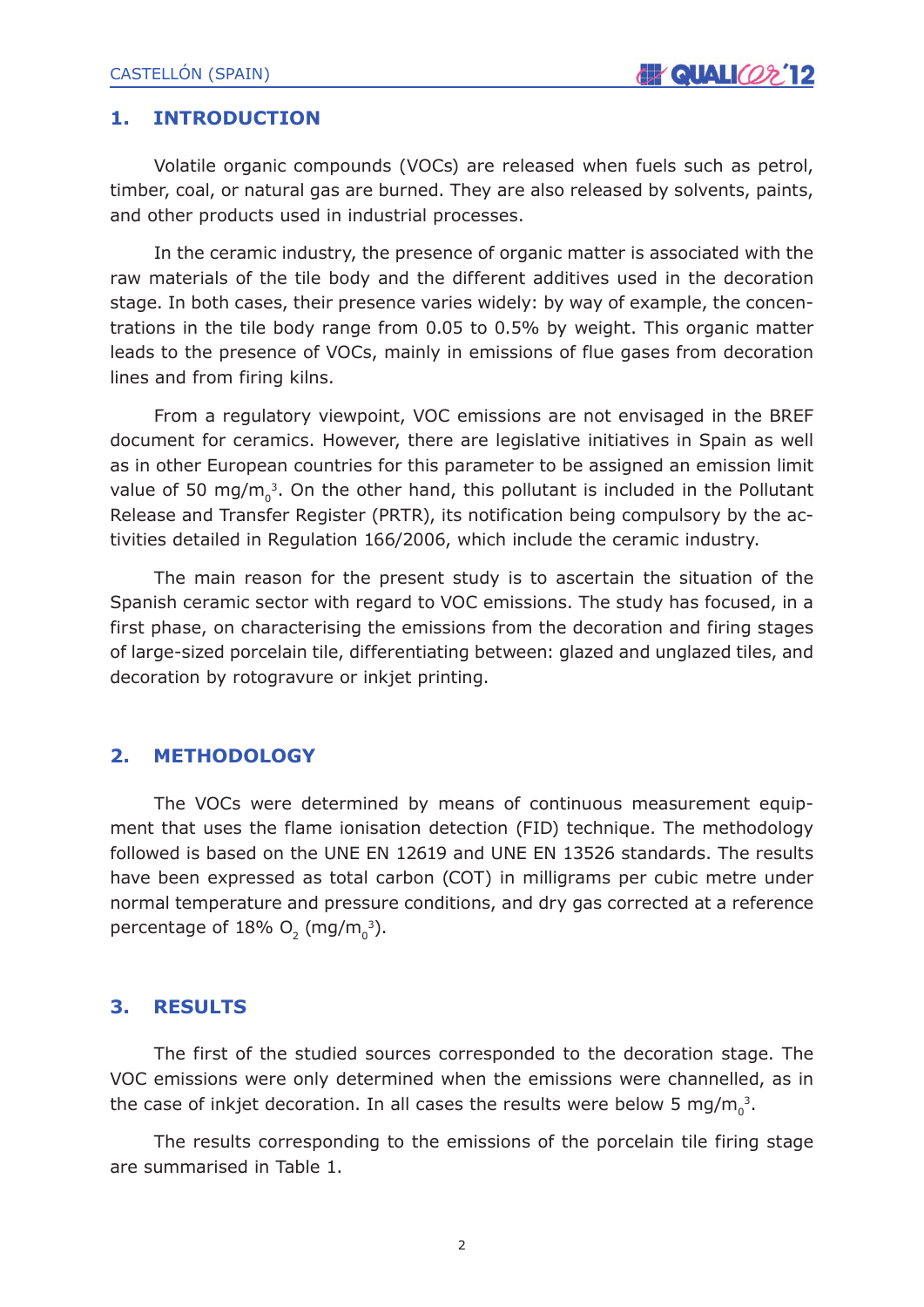

| <b>No</b>      | <b>Size</b>     | <b>Company</b> | Average C <sub>cot</sub><br>$(mg/m^3_0)$ | <b>Decorating</b><br>technique |
|----------------|-----------------|----------------|------------------------------------------|--------------------------------|
| $\mathbf{1}$   | $50 \times 100$ | $\mathsf C$    | $\overline{2}$                           | Unglazed                       |
| $\overline{2}$ | 30 X 60         | D              | $\overline{2}$                           | Unglazed                       |
| 3              | $60 \times 60$  | B              | $\overline{2}$                           | Rotogravure                    |
| $\overline{4}$ | 45 X 45         | E              | $\overline{2}$                           | Inkjet                         |
| 5              | $60 \times 60$  | B              | 5                                        | Inkjet                         |
| 6              | $60 \times 60$  | B              | 6                                        | Rotogravure                    |
| $\overline{7}$ | 45 x 90         | B              | $\overline{7}$                           | Rotogravure                    |
| 8              | 45 x 90         | B              | 8                                        | Rotogravure                    |
| 9              | $60 \times 60$  | B              | 9                                        | Rotogravure                    |
| 10             | 30 X 60         | D              | 9                                        | Rotogravure                    |
| 11             | 30 X 60         | D              | 11                                       | Rotogravure                    |
| 12             | 45 x 45         | A              | 17                                       | Rotogravure                    |
| 13             | $50 \times 100$ | $\mathsf C$    | 17                                       | Inkjet                         |
| 14             | $50 \times 100$ | C'             | 17                                       | Inkjet                         |
| 15             | $60 \times 60$  | A              | 20                                       | Inkjet                         |
| 16             | 60 x 60         | B              | 20                                       | Inkjet                         |
| 17             | $60 \times 60$  | A              | 30                                       | Inkjet                         |
| 18             | $50 \times 100$ | $\mathsf{C}$   | 35                                       | Inkjet                         |
| 19             | $50 \times 100$ | $\mathsf C$    | 36                                       | Inkjet                         |
| 20             | 30 X 60         | D              | 41                                       | Inkjet                         |

*Table 1. VOC emissions during the firing of white-coloured porcelain tile*

The emission results set out in the table display a **wide range** though **in no case is the threshold of 50 mg/m<sub>0</sub><sup>3</sup> exceeded**. This variability stems from the decorating technique applied: for example, in rotogravure the use of water-based inks decreases the VOC emissions as a result of the use of smaller quantities of organic compounds in their composition. These inks sometimes replace solventbased inks. On the other hand, inkjet decoration exhibits a pronounced variability, since it depends on numerous variables (raw materials and additives contained, and the quantity used in printing).